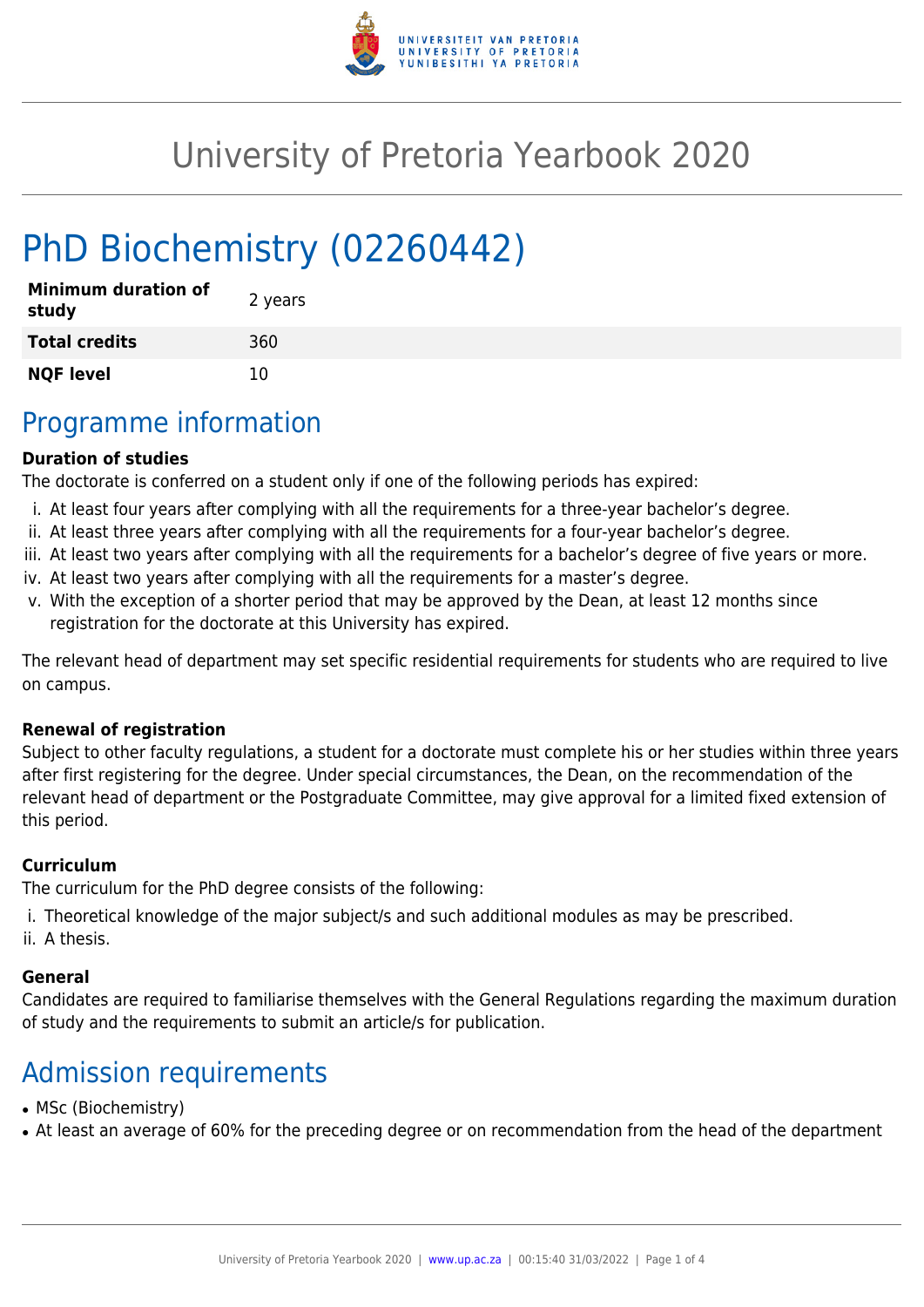

# Examinations and pass requirements

- i. Consult the General Regulations that apply to the calculation of marks.
- ii. In order to obtain the PhD degree the candidate must:
- pass the examinations and the prescribed modules, as determined in the study programme;
- pass the thesis; and
- pass the final examination on the thesis and general subject knowledge.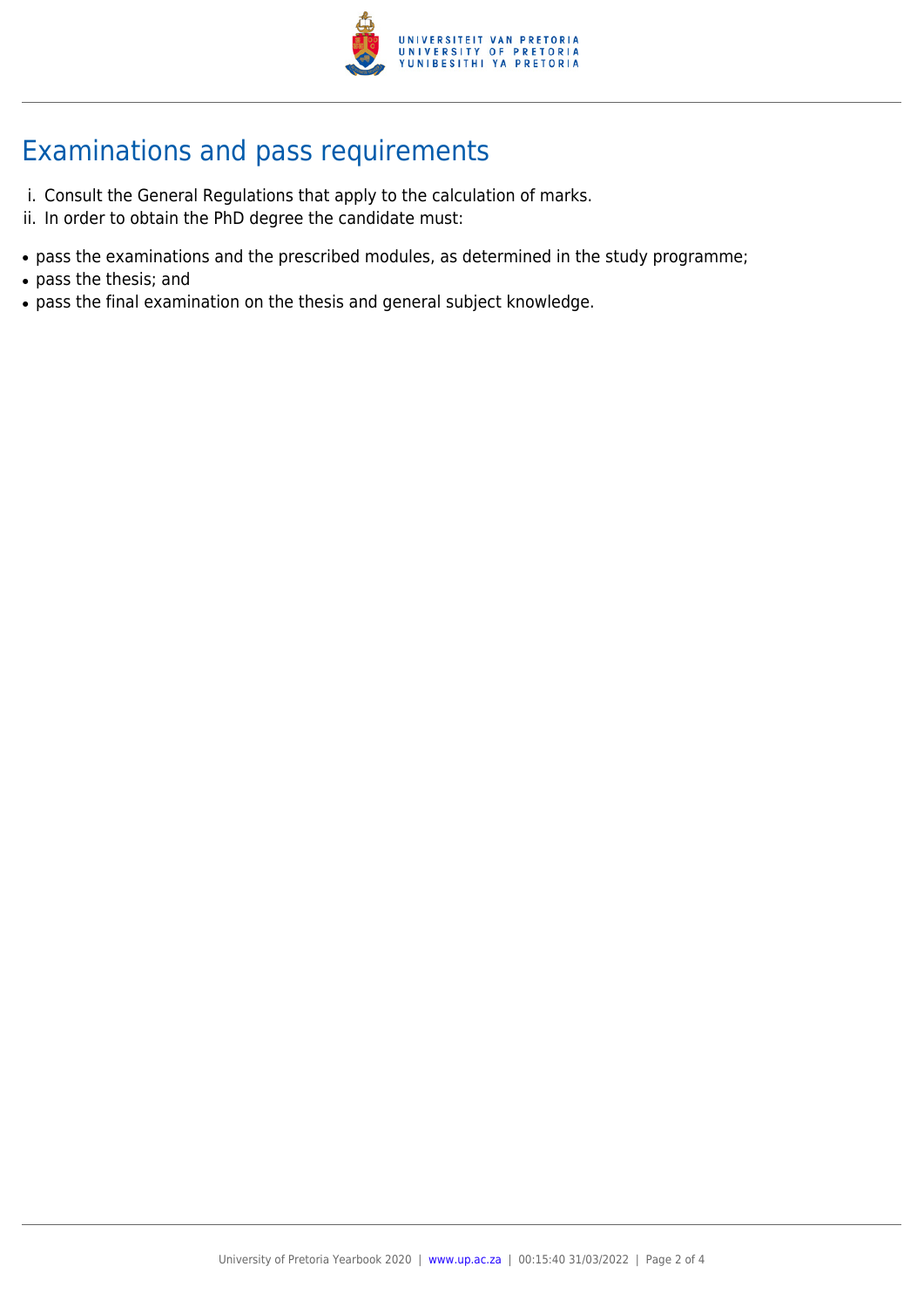

# Curriculum: Year 1

**Minimum credits: 360**

### **Core modules**

### **Project and thesis 990 (BCM 990)**

| <b>Module credits</b>         | 360.00                                  |
|-------------------------------|-----------------------------------------|
| <b>Prerequisites</b>          | No prerequisites.                       |
| <b>Language of tuition</b>    | Module is presented in English          |
| <b>Department</b>             | Biochemistry, Genetics and Microbiology |
| <b>Period of presentation</b> | Year                                    |